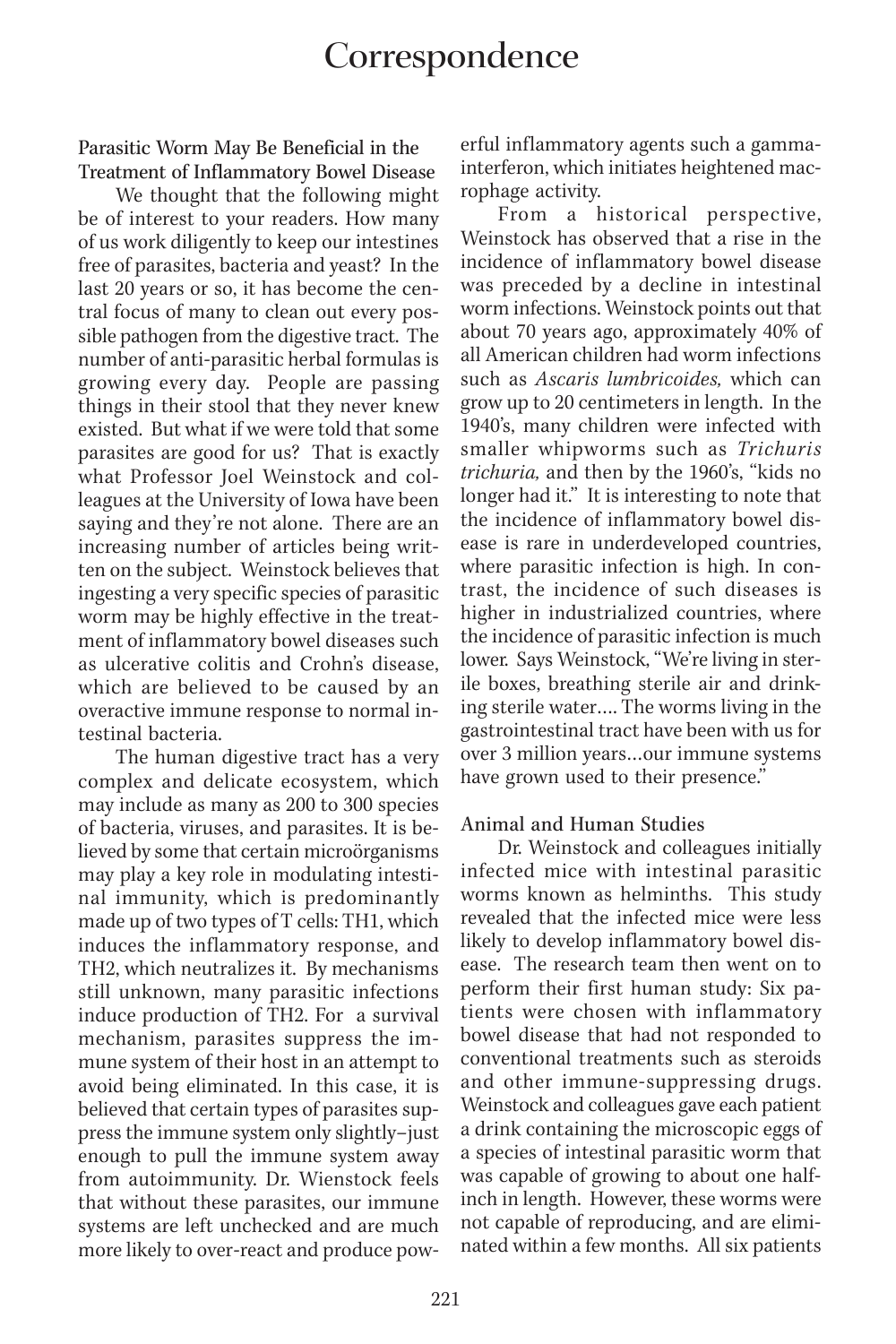experienced symptomatic improvement, and five out of six patients eventually experienced complete remissions. There were no side effects reported and the benefits of just one dose lasted between one and five months.

## Future Studies

Due to the overwhelming success of their first trial, Weinstock and colleagues are planning a larger, double-blind study in an attempt to prove their theory. Such proof would provide researchers with insights on the mechanisms in which parasites suppress the immune system, which may lead to an exciting new approach to the treatment of inflammatory bowel disease.

In China, Korea, Vietnam, and most of Southeast Asia, earthworms, or lumbricus, have been used for their therapeutic benefits for thousands of years, (both in fresh and dried form), and are commonly referred to as "Earth Dragons." In Korea, it has been a longstanding tradition to have a bowl of "earthworm soup" before going to bed. It is believed to promote general health and prevent a wide variety of diseases. On any given evening in Korea, one can find a bowl of earthworm soup in just about any restaurant. In Vietnam, the dried and powdered form of earthworm (which is prepared by using a highly sophisticated technique that ensures purity) is a principle ingredient in a traditional Vietnamese remedy known as "Miracle Medicine that can Save Lives in 60 Minutes". This "Miracle Medicine" is often used for acute multiple organ dysfunction and failure due to severe bacterial and viral infections. It is also used for blood infections, hemorrhagic fevers, severe burns, and strokes, and as it's name suggests, the benefits of this remedy are expected to occur within one hour.

Dr. Do Tat Loi, M.D., Ph.D., a wellknown author and longstanding Director of the Hanoi National Institute of Pharmaceuticals in Vietnam, has written extensively about the health benefits of earthworms. According to Dr. Ba X. Hoang, M.D., Ph.D., who comes from three generations of medical doctors integrating Western and Chinese medicine, there has been extensive clinical use of the earthworm in Vietnam where it has demonstrated safety and effectiveness for a variety of health conditions such as stroke, hypertension, arteriosclerosis, seizures and epilepsy, urinary problems, malaria, fever, blood infections, acne, and cough. In addition to the health conditions listed above, Dr. Ba uses the earthworm for inflammatory bowel health and cellular oxygenation.

Because it originates from soil, the earthworm has a dense nutritional content, as well as oxygen-enhancing, and anti-oxidant properties. For these reasons, it has been used successfully for additional health conditions such as joint pain, migraines, and insomnia. But according to Dr. Ba, the most beneficial property of the earthworm is its liver calming action. Dr. Ba feels that the liver plays a central role in human health and disease: "We combine the earthworm, which is cooling in nature with acorus, an herb that has very similar properties, but is warming, to make a natural supplement compound that not only supports the liver, but releases liver congestion, reverses functional hypoxia (lack of cellular oxygen), and enhances the antioxidant and detoxification functions of the liver to help it combat and prevent the many liver-related problems that we see occur as a result of the industrialized world." After conducting a Medline search, we found the following additional supportive material: Abstract: Concurrent Enteric Helminth Infection Modulates Inflammation and Gastric Immune Responses and Reduces Helicobacter-Induced Gastric Atrophy. (Fox JG, Beck P, Dangler CA, Whary MT, Wang TC, Shi HN, Nagler-Anderson C, Division of Comparative Medicine, Massachusetts Institute of Technology, Cambridge, Massachusetts, 02139, USA).